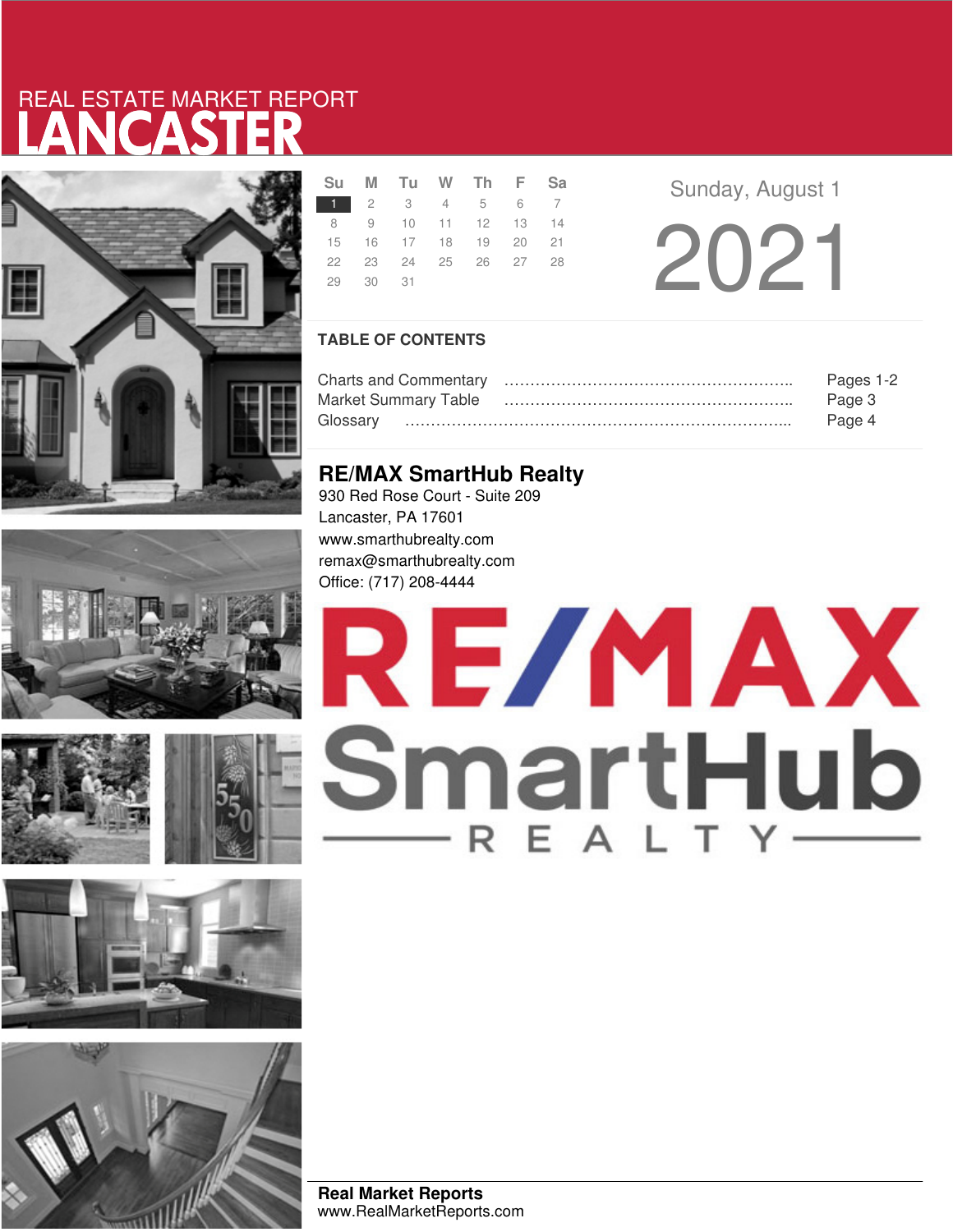

Sunday, August 1, 2021

## Office: (717) 208-4444 RE/MAX SmartHub Realty remax@smarthubrealty.com

at the real estate market. Currently there are 915 sales pending in the market overall, leaving 512 listings still for sale. The resulting pending ratio is 64.1% (915 divided by 1,427). So you might be asking yourself, that's great... but what exactly does it mean? I'm glad you asked! *Let's take a look*

The pending ratio indicates the supply & demand of the market. Specifically, a high ratio means that listings are in demand and quickly going to contract. Alternatively, a low ratio means there are not enough qualified buyers for the existing supply.

**"Current inventory is described as very active."**

Taking a closer look, we notice that the \$200K - \$250K price range has a relatively large number of contracts pending sale.

We also notice that the \$150K - \$200K price range has a relatively large inventory of properties for sale at 66 listings. The average list price (or asking price) for all properties in this market is \$401,113.





A total of 3072 contracts have closed in the last 6 months with an average sold price of \$285,926. Breaking it down, we notice that the \$200K - \$250K price range contains the highest number of sold listings.

Alternatively, a total of 490 listings have failed to sell in that same period of time. Listings may fail to sell for many reasons such as being priced too high, having been inadequately marketed, the property was in poor condition, or perhaps the owner had second thoughts about selling at this particular time. The \$150K - \$200K price range has a high number of offmarket listings at 61 properties.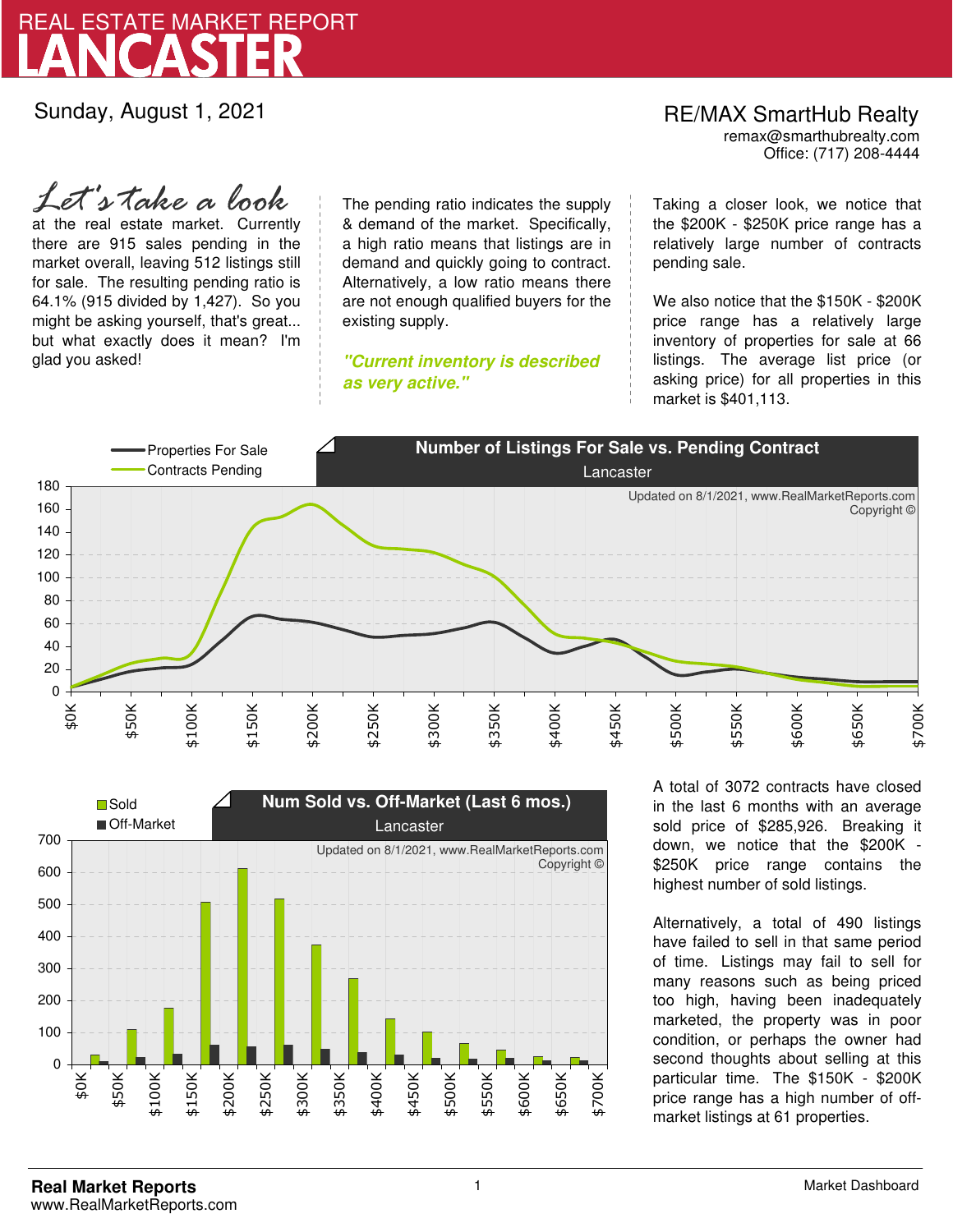# LANCASTER REAL ESTATE MARKET REPORT

## Sunday, August 1, 2021

## RE/MAX SmartHub Realty remax@smarthubrealty.com

Office: (717) 208-4444

Looking at the chart to the right, you might be wondering why average days on market (DOM) is important. This is a useful measurement because it can help us to determine whether we are in a buyer's market (indicated by high DOM), or a seller's market (indicated by low DOM). Active listings (properties for sale) have been on the market for an average of 108 days.

Analysis of sold properties for the last six months reveals an average sold price of \$285,926 and 21 days on market. Notice that properties in the \$150K - \$200K price range have sold quickest over the last six months.

The recent history of sales can be seen in the two charts below. The average sold price for the last 30 days was \$298,936 with an average DOM of 19 days.

Since the recent DOM is less than the average DOM for the last 6 months, it is a positive indicator for demand. It is always important to realize that real estate markets can fluctuate due to many factors, including shifting interest rates, the economy, or seasonal changes.



## **"The average list-to-sales ratio for this area is 101.0%."**

Ratios are simple ways to express the difference between two values such as list price and sold price. In our case, we typically use the list-to-sale ratio to determine the percentage of the final list price that the buyer ultimately paid. It is a very common method to help buyers decide how much to offer on a property.

Analysis of the absorption rate indicates an inventory of 1.0 months based on the last 6 months of sales. This estimate is often used to determine how long it would take to sell off the current inventory of properties if all conditions remained the same. It is significant to mention that this estimate does not take into consideration any additional properties that will come onto the market in the future.



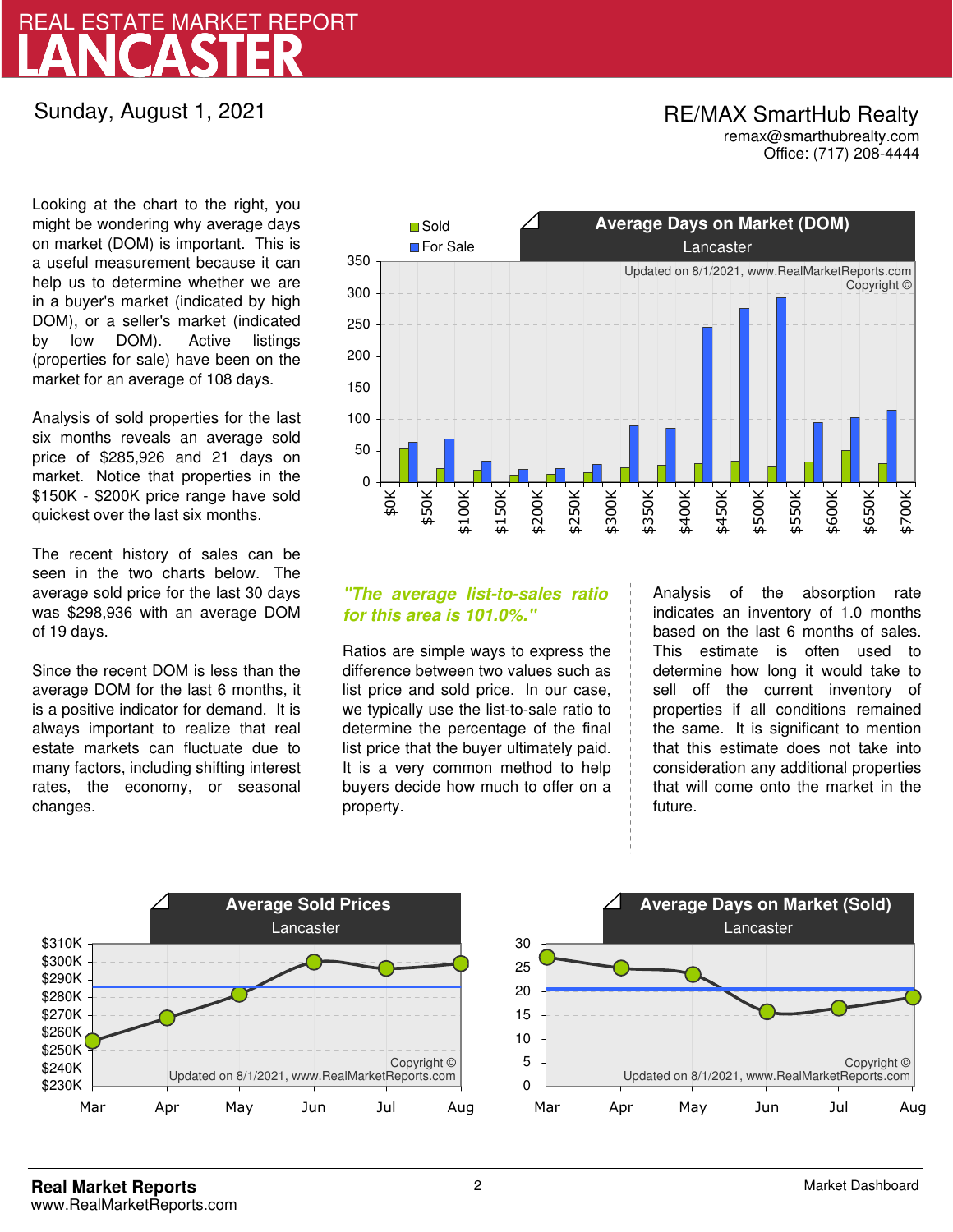# LANCASTER REAL ESTATE MARKET REPORT

Sunday, August 1, 2021

## RE/MAX SmartHub Realty

Office: (717) 208-4444 remax@smarthubrealty.com

|                                    |                    | <b>Contracts Pending [2]</b> |            |                   |            |                               | Off-Market in the Last 6 Months [3] |              |            |                   |                   | <b>Absorption Rate</b> |  |              |      |
|------------------------------------|--------------------|------------------------------|------------|-------------------|------------|-------------------------------|-------------------------------------|--------------|------------|-------------------|-------------------|------------------------|--|--------------|------|
|                                    |                    | For Sale <sup>[1]</sup>      |            |                   |            | Sold in the Last 6 Months [4] |                                     |              |            |                   |                   |                        |  |              |      |
|                                    | <b>Price Range</b> | <b>Total</b>                 | Avg        | Avg               | Total      | Pending                       | <b>Total</b>                        | <b>Total</b> | Avg        | Avg Orig          | Avg               | Avg                    |  | List to      | Mos. |
| Min.                               | Max.               | <b>Num</b>                   | <b>DOM</b> | <b>List Price</b> | <b>Num</b> | Ratio                         | <b>Num</b>                          | <b>Num</b>   | <b>DOM</b> | <b>List Price</b> | <b>List Price</b> | <b>Sold Price</b>      |  | <b>Sales</b> |      |
| \$0                                | \$49,999           | 4                            | 64         | \$32,855          | 4          | 50.0%                         | 11                                  | 31           | 53         | \$37,523          | \$35,361          | \$33,400               |  | 94.5%        | 0.8  |
| \$50,000                           | \$99,999           | 18                           | 69         | \$84,461          | 25         | 58.1%                         | 23                                  | 111          | 22         | \$82,020          | \$80,874          | \$77,810               |  | 96.2%        | 1.0  |
| \$100,000                          | \$149,999          | 24                           | 34         | \$130,537         | 34         | 58.6%                         | 35                                  | 177          | 19         | \$131,843         | \$131,283         | \$129,462              |  | 98.6%        | 0.8  |
| \$150,000                          | \$199,999          | 66                           | 21         | \$177,170         | 143        | 68.4%                         | 61                                  | 509          | 12         | \$172,245         | \$173,925         | \$175,639              |  | 101.0%       | 0.8  |
| \$200,000                          | \$249,999          | 61                           | 22         | \$225,416         | 164        | 72.9%                         | 56                                  | 612          | 13         | \$218,064         | \$221,420         | \$223,784              |  | 101.1%       | 0.6  |
| \$250,000                          | \$299,999          | 48                           | 28         | \$276,006         | 128        | 72.7%                         | 61                                  | 518          | 16         | \$267,641         | \$267,670         | \$270,769              |  | 101.2%       | 0.6  |
| \$300,000                          | \$349,999          | 51                           | 90         | \$326,371         | 122        | 70.5%                         | 48                                  | 375          | 23         | \$306,181         | \$313,694         | \$320,412              |  | 102.1%       | 0.8  |
| \$350,000                          | \$399,999          | 61                           | 86         | \$376,216         | 101        | 62.3%                         | 40                                  | 270          | 28         | \$355,828         | \$364,840         | \$370,840              |  | 101.6%       | 1.4  |
| \$400,000                          | \$449,999          | 34                           | 247        | \$422,919         | 51         | 60.0%                         | 30                                  | 143          | 30         | \$406,192         | \$413,232         | \$421,317              |  | 102.0%       | 1.4  |
| \$450,000                          | \$499,999          | 46                           | 277        | \$470,445         | 43         | 48.3%                         | 22                                  | 102          | 34         | \$459,264         | \$466,014         | \$469,682              |  | 100.8%       | 2.7  |
| \$500,000                          | \$549,999          | 15                           | 293        | \$521,059         | 27         | 64.3%                         | 18                                  | 67           | 26         | \$504,234         | \$510,300         | \$520,517              |  | 102.0%       | 1.3  |
| \$550,000                          | \$599,999          | 20                           | 95         | \$579,018         | 22         | 52.4%                         | 22                                  | 46           | 33         | \$564,201         | \$570,193         | \$571,171              |  | 100.2%       | 2.6  |
| \$600,000                          | \$649,999          | 13                           | 102        | \$629,554         | 11         | 45.8%                         | 12                                  | 27           | 51         | \$618,833         | \$622,837         | \$622,107              |  | 99.9%        | 2.9  |
| \$650,000                          | \$699,999          | 9                            | 115        | \$676,200         | 5          | 35.7%                         | 12                                  | 22           | 29         | \$668,433         | \$670,779         | \$669,070              |  | 99.7%        | 2.5  |
| \$700,000                          | $+$                | 42                           | 221        | \$1,252,695       | 35         | 45.5%                         | 39                                  | 62           | 67         | \$924,322         | \$950,746         | \$936,465              |  | 98.5%        | 4.1  |
| <b>Market Summary &gt;&gt;&gt;</b> |                    | 512                          | 108        | \$401,113         | 915        | 64.1%                         | 490                                 | 3,072        | 21         | \$279,183         | \$283,108         | \$285,926              |  | 101.0%       | 1.0  |

Status = [1] ACT; [2] PND; [3] WTH, EXP, CNL; [4] CLS

CountyOrParish = Lancaster

PropertyType = Residential

1

Date Range = 01/31/2021 to 08/01/2021 Data believed to be accurate but not guaranteed.